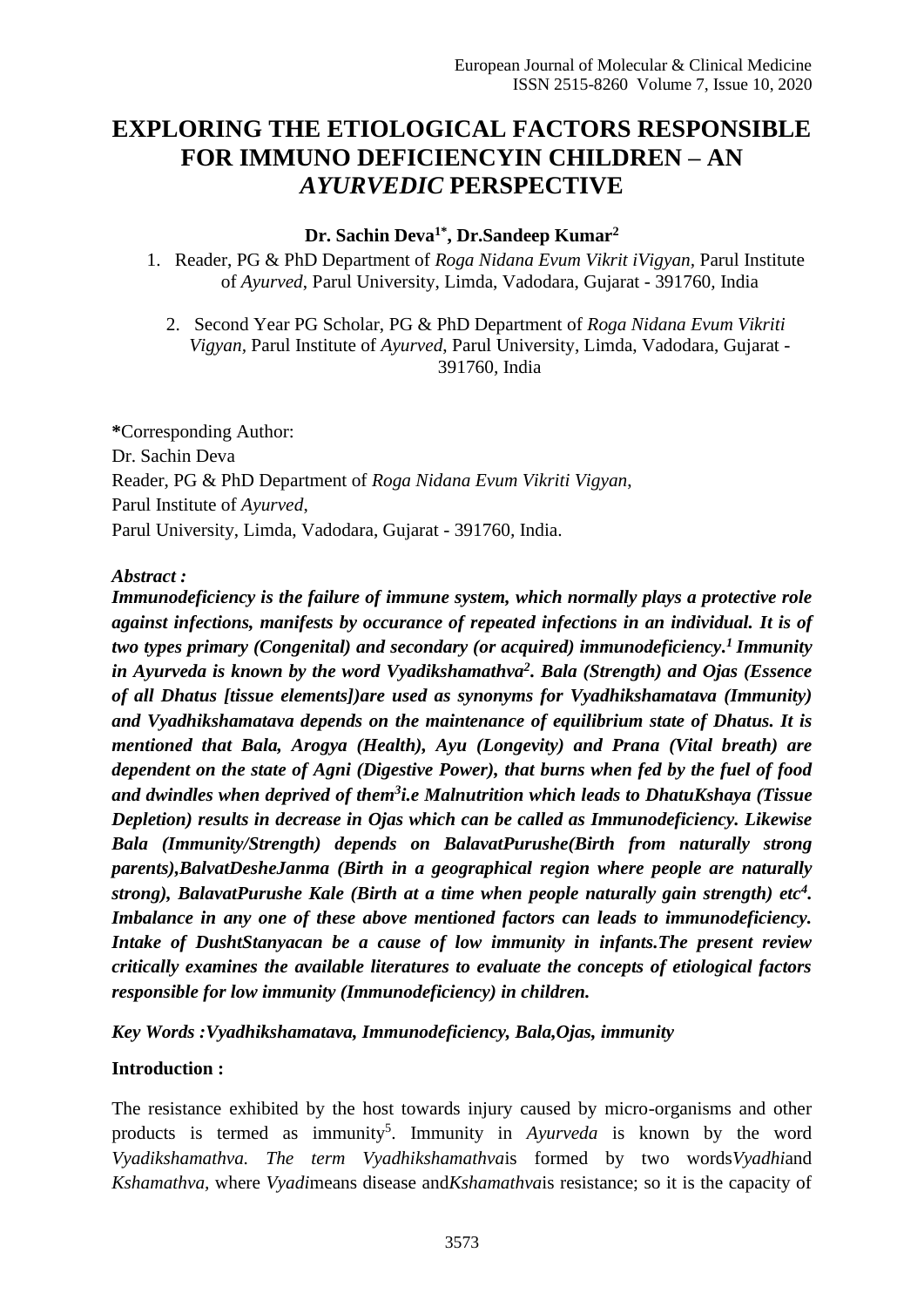the body to resist the development of disease. The main purpose and objective of *Ayurveda* is *SwasthasyaSyasthyaRakshanam, AaturashchaVikar Prashamanam<sup>6</sup>*means preservationof health in healthy person and treating ailments with breaking causative factors of pathogenesis; and to achieve this *Vyadhikshamatava* plays an important role.*Chakrapani*described immunity in two ways that is *VyadhiBalaViroditav*means which attenuate the manifested disease and*VyadhiUtpadakaPradibandhakatvam*which means to prevent the manifestation of disease.<sup>7</sup>The immune system is formed from several different types of white blood cells. Usually, many different white blood cells work together to fight all types of infections. Thus the immune system is truly a system, and problem in any part can cause minor infections to become serious ones.

#### **Aims:**

To unveil the etiological factors responsible for low immunity in children.

#### **Objectives:**

- 1. To unveil the *Aaharaj*, *Viharaj* and *ManasHetu* for low immunity in children.
- 2. To unveil the *BeejaDosha* responsible for low immunity in children.

#### **Materials and Methods:**

Available *Ayurveda* texts like *CharakSamhita, SushrutaSamhita, Ashtang* etc., all available modern books, reviewed research articles, research papers, authenticated internet sources.

## *SharirBhava* **Involved in** *Vyadhikshamathva*

Equilibrium state of *Doshas*(three i.e*Vata, Pitta and Kapha*Biological humours)*, Dhatu, Mala*(Waste matter) and *Agni* are considered as healthy state of an individual. Vitiated state of these body elements are considered as *Vyadhi* (Disease). *Doshas* get vitiated by external and internal factors and this abnormal functioning of Dosha is the root cause of *Vyadhi.*  When these vitiated*Dosha*enters to a particular*Dhatu,*causes symptoms related to that particular*Dhatu.* Similarly elimination of *Mala* in effective way is important for state of health*.*Likewise *Agni*(Digestive power)is involved in every function in the body and imbalance in the physiology of *Agni* is the main cause for development of many diseases*.*As mentioned by*AcharayaCharaka*when a woman gets indulged in*Dosha*aggaravating factors, it result in spread of*Dosha*in her body*.* When they reach*Shonita (Ovum)* and *Garbhashaya*(Uterus including fallopian tubes) and when these *Doshas* do not cause complete vitiation of *Shonita* and *Garbhashaya*, then abnormality of one or more organs occurs due to maternaly derived organs of that *Garbha*(Foetus). Whatever the *Beeja* (Sperm) or *Beejabhaga*(Chromosome) and *Beejabhagavayava* (Gene) gets vitiated, corresponding organ gets abnormality.These all factors are considered to be involved in the maintenance of*Vyadhikshamathva.*The role ofIndividual *SharirBhava*will be discussed further.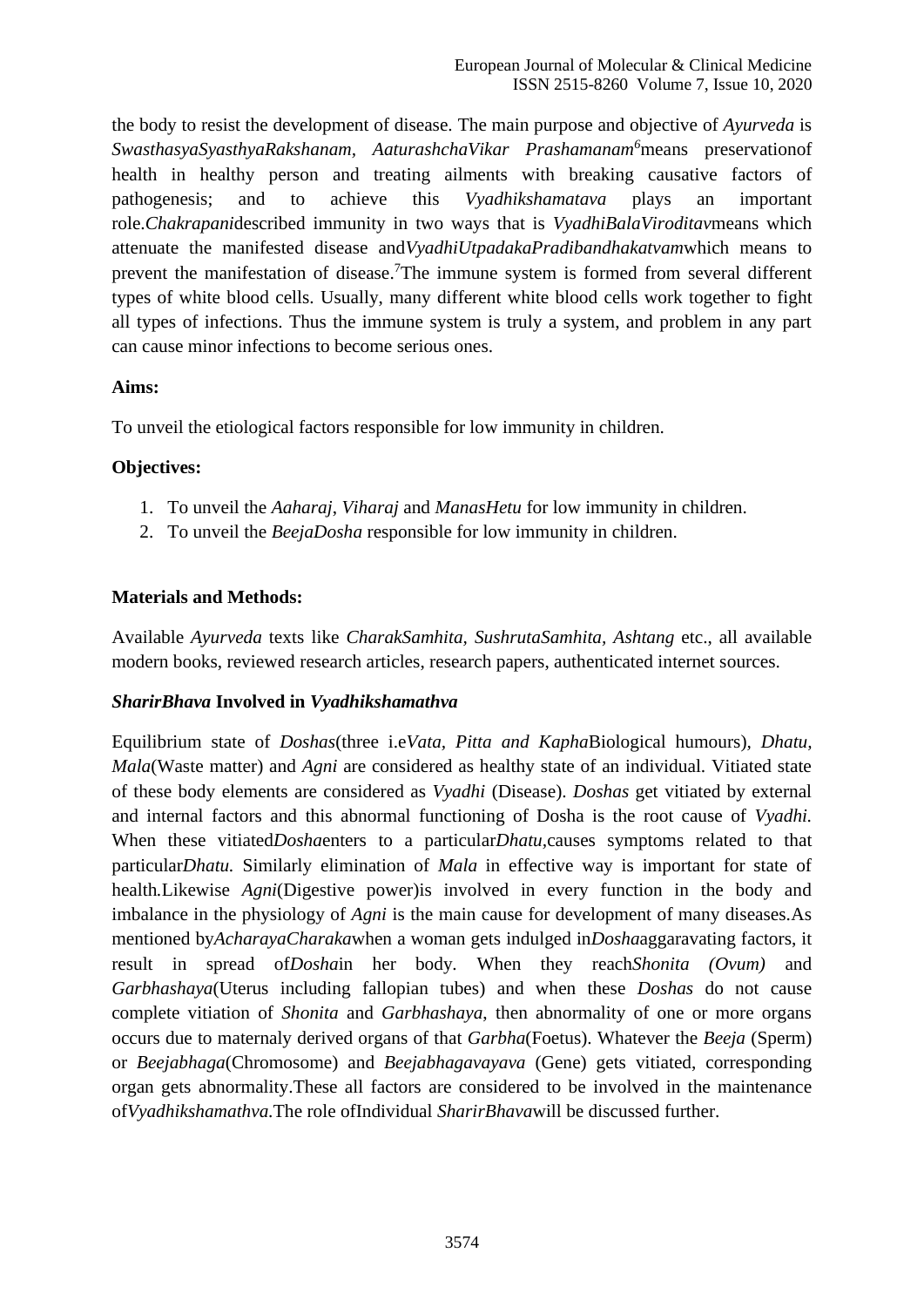# **Role of** *Doshas***in** *Vyadhikshamathva*

*Doshas* in their normal and undisturbed state are the reason for *SharirBala*, but out of these three *Doshas*, *Kapha* in particularly has effect in maintaining the *SharirBala*(Strength). It is mentioned by *Charak* that *Kapha* in its equilibrium state, itself acts as *Bala,* that is why normal *Kapha* is called *Ojas (*Essence of *RasadhiDhatus)* and when this *Kapha* became vitiated then it take the form of *Mala* (Excreta) and causes diseases. <sup>8</sup>Soma, the moon is represented by *Kapha* in our body which in its normal and abnormal state performs good or bad activities in our body, such as firmness or sturdiness of the body and looseness of body, nourishment and emaciation, potency and impotency, wisdom and ignorance and similar pair of qualities.<sup>9</sup>

# **Role of** *Dhatus***in** *Vyadhikshamathva*

*Ojas* is the essence of *RasadhiDhatus* and is formed after the *Shukra* and this Ojas is called as *Bala*. <sup>10</sup>*Ojas* having all the essential ingredients and essence of all the tissues embedded in it represents the gross immunity of a person. If all the *Dhatus* are balanced in terms of quality, the *Ojas*too are going to be formed and balanced in a great way.

# **Importance of** *Ojas* **in maintaining** *Vyadhikshamathva* **:**

*Ojas* is the essence of *RasadhiDhatus* and it is also called *Bala*<sup>10</sup> and this *Bala* can destroy the strength of the *Doshasand* promotes the strength of body<sup>11</sup> hence this*Oiashas* the property to prevent and eliminates diseases from the body. It is the *Ojas*which keeps all living beings nourished and refreshed. There can be no life without *Ojas.*

## *Ojadosa (Abnormalities in Ojas) is of 3types<sup>12</sup>:*

- 1. *OjoVisramsa* **(Displacement from its normal place)** Clinical features of *OjoVisramsa*:
	- *SandhiVishlesha* (Looseness of the joints)
	- *GatraSada* (Weakness of the body)
	- *DoshaChyavana* (Displacement of *Doshas* from their respective seats)
	- *KriyaSannirodha* (Impairment in activities)
- **2.** *OjoVyapat* **(***Ojas***get vitiated by** *DustaDosha* **and** *Dushya***)** Clinical features of *OjoVyapat :*
	- *SthabdaGurugatrata* (Stiffness and heaviness in body)
	- *Vatashopha*( Edema because of increase of VataDosha)
	- *Varna Bheda* (Skin discolouration)
	- *Glani* ( Fatigue)
	- *Tandra* (Improper functioning of sense organs)
	- *Nidra* (Excessive sleepiness)
- **3.** *OjoKshaya***(Decrease in its quantity)** Clinical features of *OjoKshaya:*
	- *Murcha*(Fainting)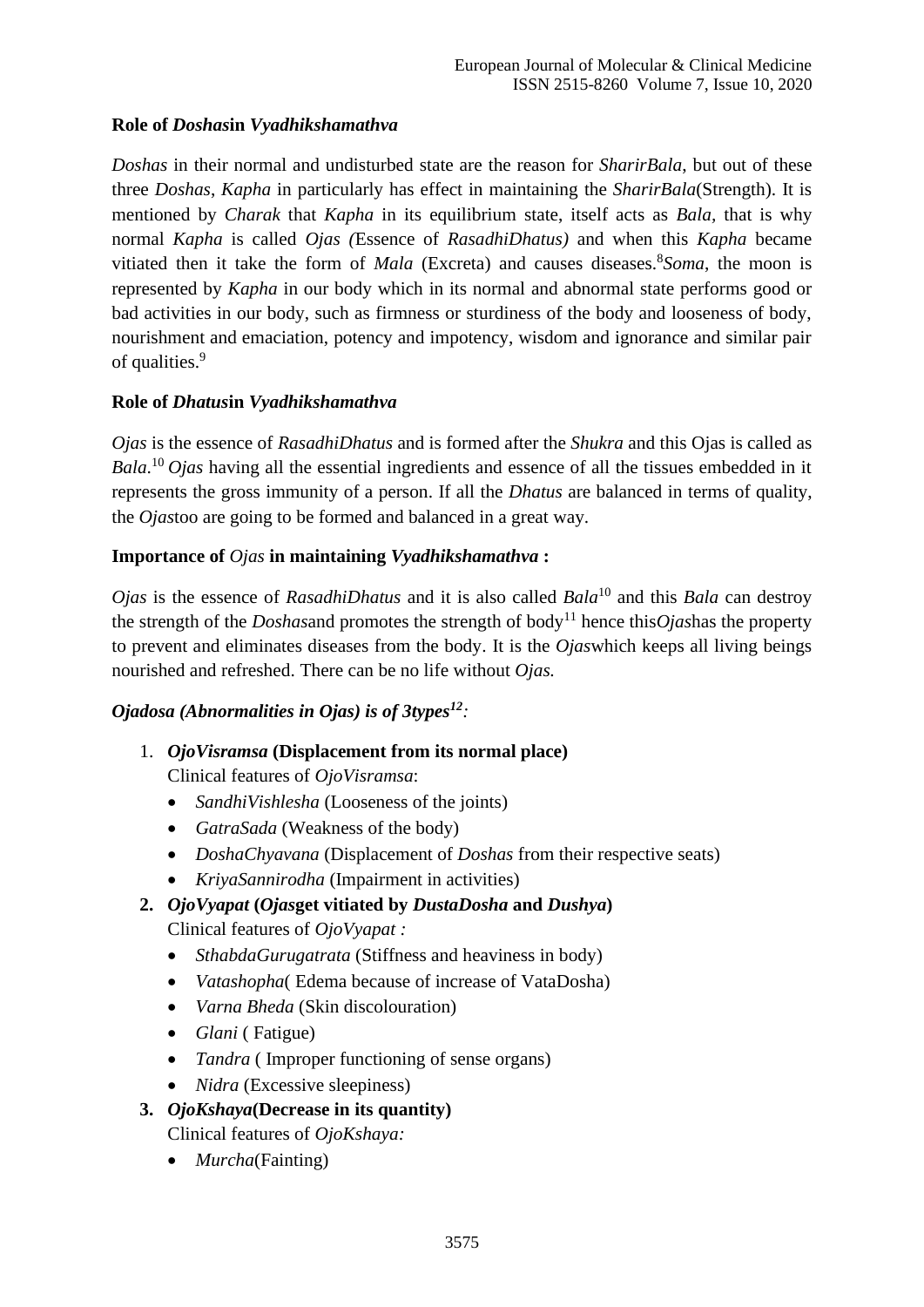- *MamsaKshaya* (Lack of muscle mass)
- *Moha* (Delusion)
- *Pralapa*(Delirium)
- *Marana* (Death)

#### *ShariraBalaVruddhikaraBhava***(Factors responsible forpromotion of strength)** *4*

*BalaVruddhikaraBhava*has importance to improve*Bala*logically from the birth*.SharirBala*is the strength of an individual to do any work and prevent manifestation of disease. To achieve this Charak explained Bala*VruddhikaraBhava*as follows:

- 1. *BalavatPurushe*(Birth from naturally strong parents)
- 2. *BalvatDesheJanma* (Birth in a geographical region where people are naturally strong)
- 3. *BalavatPurushe Kale* (Birth at a time when people naturally gain strength),
- 4. *SukhashchaKalayoga*(Pleasant and moderate climate)
- 5. *BeejaKshetragunasampacca* (Excellence of *Beeja*[Sperm and ovum] and *Kshetra* [Uterus])
- 6. *AharaSampacca* (Excellence of Food)
- 7. *ShariraSampacca*(Excellence of Physique)
- 8. *SatmyaSampacca* (Excellence of Adaptability to various factors responsible for maintenance of the body)
- 9. *SattvaSampacca* (Excellence of mind qualities),
- 10. *SvabhavaSamsiddhi* (Natural Tendency),
- 11. *Yauvanam* (Young Age),
- 12. *Karma* (Exercise)
- 13. Samharsh (Cheerful nature)<sup>4</sup>.

## **Immunodeficiency**<sup>13</sup>

Immunodeficiency is that failure of immune system, which normally plays a protective role against infections, manifests by occurance of repeated infections in a person.

#### **Immunodeficiency disease are classified into 2 groups :**

1. **Primary (or Congenital) immunodeficiency diseases** are the result of genetic or developmental abnormality of the immune system. Classification of primary immunodeficiency diseases :

## **Humoral immunodeficiency (B cell defects)**

- Bruton disease (X-linked agammaglobulinemia)
- Common variable immunodeficiency
- Isolated IgA deficiency
- Hyper IgM syndrome

## **Cellular immunodeficiencies (T cell defects)**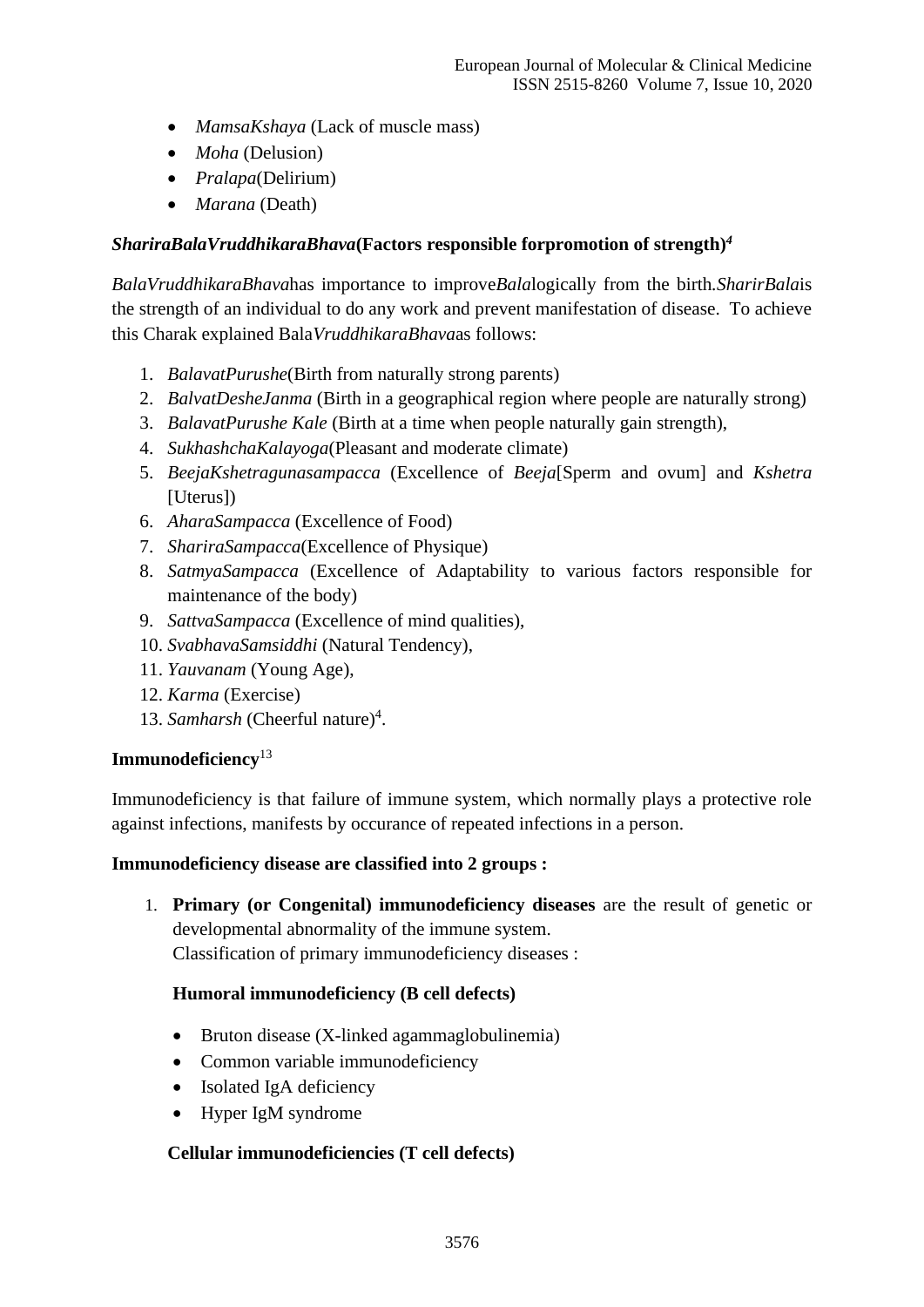- DiGeorge syndrome (thymic hypoplasia)
- Chronic mucocutaneous candidiasis
- Purine nucleoside phosphorylase deficiency

#### **Common immunodeficiences (B and T cell defects)**

• **Severe combined immunodeficiences** Cytokine receptor mutation

Adenosine deaminase deficiency

- Wiskott-Aldrich syndrome
- Ataxia telangiectasia
- Nezelof syndrome

#### **Disorders of phagocytosis**

- Chronic granulomatous disease
- Myeloperoxidase deficiency
- Chediak adhesion deficiency
- Leukocyte adhesion deficiency
- Lazy leukocyte syndrome
- Job's syndrome or Hyper IgM syndrome

#### **Disorders of complement**

- Complement component deficiencies
- Complement regulatory protein deficiencies
- 2. **Secondary immunodeficiency**, also known as acquired immunodeficiences are due to the secondary effects of other diseases, such as:
	- Malnutrition (due to inadequate immunoglobulin synthesis)
	- Aging (suppression of immune system with age)
	- Patient with several infections that supress immune system causing lymphocyte depletion, e.g. HIV infection.
	- Underlying cancers (particularly those of the bone marrow and blood cells).
	- Underlying proteinuric renal diseases leads to loss of immunoglobulins.
	- Sarcoidosis
	- Patients on immunosuppressive medications.
	- Patients receiving chemotherapy or radiation therapy for malignancy.

#### **Factors Responsible For Low Immunity In Children**

#### *Ahara* **(Food) and** *Svapna***(Sound Sleep)**

There are three *Upastambha*(supporting pillars) which supports life i.e*Ahara, Svapna* and *Brahmacarya* (control over senses). By this body will be endowed with strength,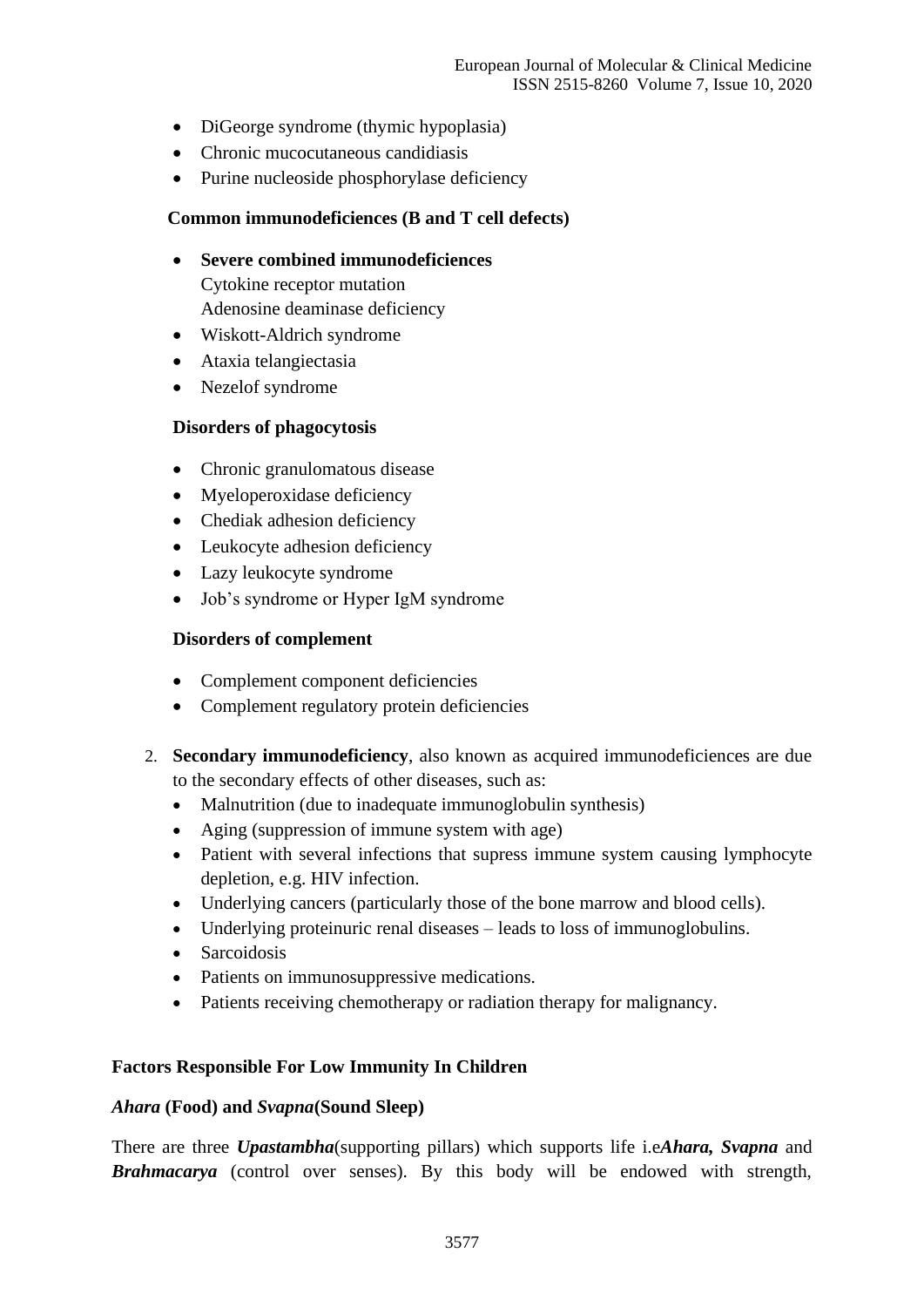complexion, growth and live longer. <sup>14</sup> Out of these three factors *Ahara*and *Svapna* plays an important role in development of immunity in children. It is clearly mentioned in *CharakSamhita*that the food taken in right quantity certainly provides strength, complexion, happiness and longevity to the person, without disturbing the normalcy.<sup>15</sup>In infants and young children inadequate breast feeding and *DushtStanya*are the major cause of undernutrition and malnutrition. The child who feeds on the milk of abnormal taste suffered by the vata, becomes very weak. The child does not enjoy the taste of milk and thus his growth gets impaired. <sup>16</sup> Consuming the froathy milk, the child's voice becomes feeble. His stool, urine and flatus are retained and he suffers from *Shirorogas*due to*Vata*and *Pinasa*(Chronic Coryza) and this Vata vitiated milk causes the decrease in *Bala* (Strength). <sup>17</sup> If child takes *Pitta* vitiated milk he suffers from *Pandu* (Anaemia) and *Kamala* (Jaundice)<sup>18</sup> If a child takes the milk vitiated with *Kapha,* this *Atisnigdha*(too unctuous) milk cause vomiting, gripping pain and excessive salivation. The child suffers from sleep, exhaustion, breathlessness, cough, excessive dribbling of saliva and due to *PicchilGuna*(Slimy) it cause swelling of face and dull eyes and by *Gurutav*(Heavinss) child suffers from heart disease.<sup>19</sup>

In Protein and Energy Malnutrition (PEM) cell mediated immunity is impaired, common infections and opportunistic infectons can lead to increased morbidity and mortality.<sup>20</sup>

Similarly *Nidra*(Sound sleep)has an impact on the immunity of body. As wholesome diet is important for the upkeep of the body, sleep is important for happiness. Therefore, obesity and leanness are specifically caused by improper sleep and diet<sup>21</sup> In human beings, happiness and misery, nourishment, emaciation , strength and weakness, fertility and infertility, knowledge and ignorance, life and death depend upon proper and improper sleep. Proper sleep brings about happiness and longevity in human beings. $^{22}$ 

## **Role of** *Agnimandya***in Immunodeficiency:**

If in any child there is *Agnimandya* (Malfunctioning of digestive fire) initial *AaharaRasa*  remains undigested and this *AgniDushtiJanyaAam Rasa* remain in *Amashya* (Stomach) is known as *Aam*<sup>23</sup>(Toxins from undigested food). This leads to contamination of *Rasa Dhatu*with *Aam* and subsequent weakening of *Rasa Dhatva Agni* and disturbed metabolism within the *Rasa Dhatu*. *Rasa* contaminated with the *Aam*tends to block the channels of body, due to this body will be deprived of nutrition.Due to obstructive pathologies like *sanga*etc the subsequent *Dhatus* are not get proper nourishment and ultimately impairs the immune system andleads to cause different kinds of disease related with that particular *Dhatu.*Immunodeficiency is that failure of immune system, which normally plays a protective role against infections, manifests by occurance of repeated infections in a person.

## **Effect of** *SaririkaPrakrti* **(Body Constitution) on Immunity**

Seven types of *SaririkaPrakrti* has been described namely *Kaphaja, Pittaja, Vataja, VataKaphaja, KaphaPittaja* and *Sannipataja Prakrti. <sup>24</sup>SamaPrakrti*persons possesses all excellent qualities of all *Dhatus. <sup>25</sup>Kaphaja*personaty persons are strong<sup>25</sup> While *Pittaja* predominant persons are of moderate  $Bala^{26}$  and the persons having predominance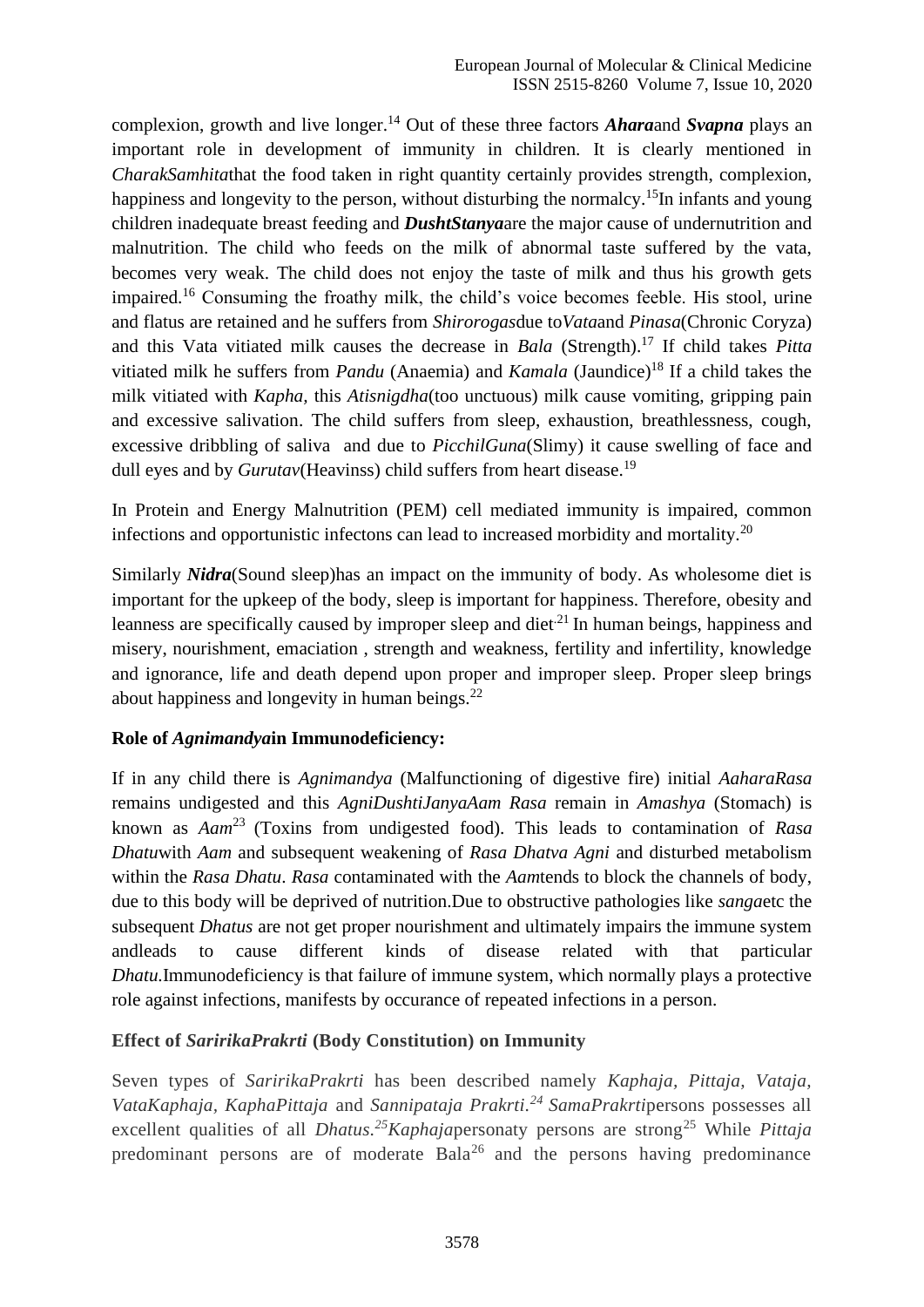of*Vatahave low degree of strength<sup>27</sup> so a child born with <i>VatajaPrakrti* may have low immunity as compared to other *Prakriti*children.

## *BeejaDosha***(Genetic Defect)**

*Sahaja Bala*<sup>28</sup>which is the natural capacity of body to resist and withstand diseases that one acquire right from birth and depends upon the healthy condition of sperm and ovum of parents and proper intake of balanced food by anticipating mother during pregnancy and any fault in these factors may leads to*BeejaDosha*& result in defective *SahajaBala*called decreased innate immunitywhich can be a cause of diseased condition.

## **Effect of** *Kala* **(Season) on Immunity**

*KalajaBala* is explained in *Ayurveda. Kala* (Season) are divided into two sectors i.e *Adana Kala and Visarga Kala. Adana Kala* includes *ShishiraRutu*(Late Winter Season),*VasantRutu*(Spring Season) and*GrishmaRutu*(Summer Season) and there will be a reduction of body strength naturally during *Adana Kala* while *Visaraga Kala* includes *VarshaRutu* (Rainy Season), *SharadRutu* (Autumn Season) and *HemantRutu* (Rutu Season); these seasons give natural strength to the human beings. So the birth in the *Visargakala* will give better immunity as compared to the *Adana Kala*.

#### *Stanya***(Breast Feeding) and the Immune Response**

Breast feeding provides unsurpassed natural nutrition to the newborn and infant. It has been further suggested that breastfeeding facilitates increased immunologic tolerance, and may thus decrease future risk of autoimmune disorder. <sup>29</sup>Human breast milk also contains numerous protective factors which include immunoglobulin mainly secretary IgA, macrophages, lymphocytes etc. Breast feed babies are less likely to develop infections. Breast feed babies have a lower risk of allergy, ear infection and orthodontic problems and have a lower risk of diabetes, heart disease and lymphoma in later life.<sup>30</sup>

#### *Aushdhi***(Medication) During Pregnancy**

*Aushdhi* like Antibiotic use during pregnancy can increase a child's risk of being hospitalised with infection by almost 20 per cent. This was most likely the result of a mother being prescribed antibiotics during pregnancy that then impacted on both her and her baby's microbiomes. 31

## *Paryavaranjanya* **(Environmental) Toxins**

There are numerous other chemicals to which we are exposed in our daily life. For most, studies to examine whether they adversely impact the developing immune system or alter susceptibility to infectious disease have not been conducted. Likewise, for several of those chemicals, we do not yet fully understand their mechanism of action as toxicants. Despite these gaps in knowledge, it is increasingly recognized that formative years exposures can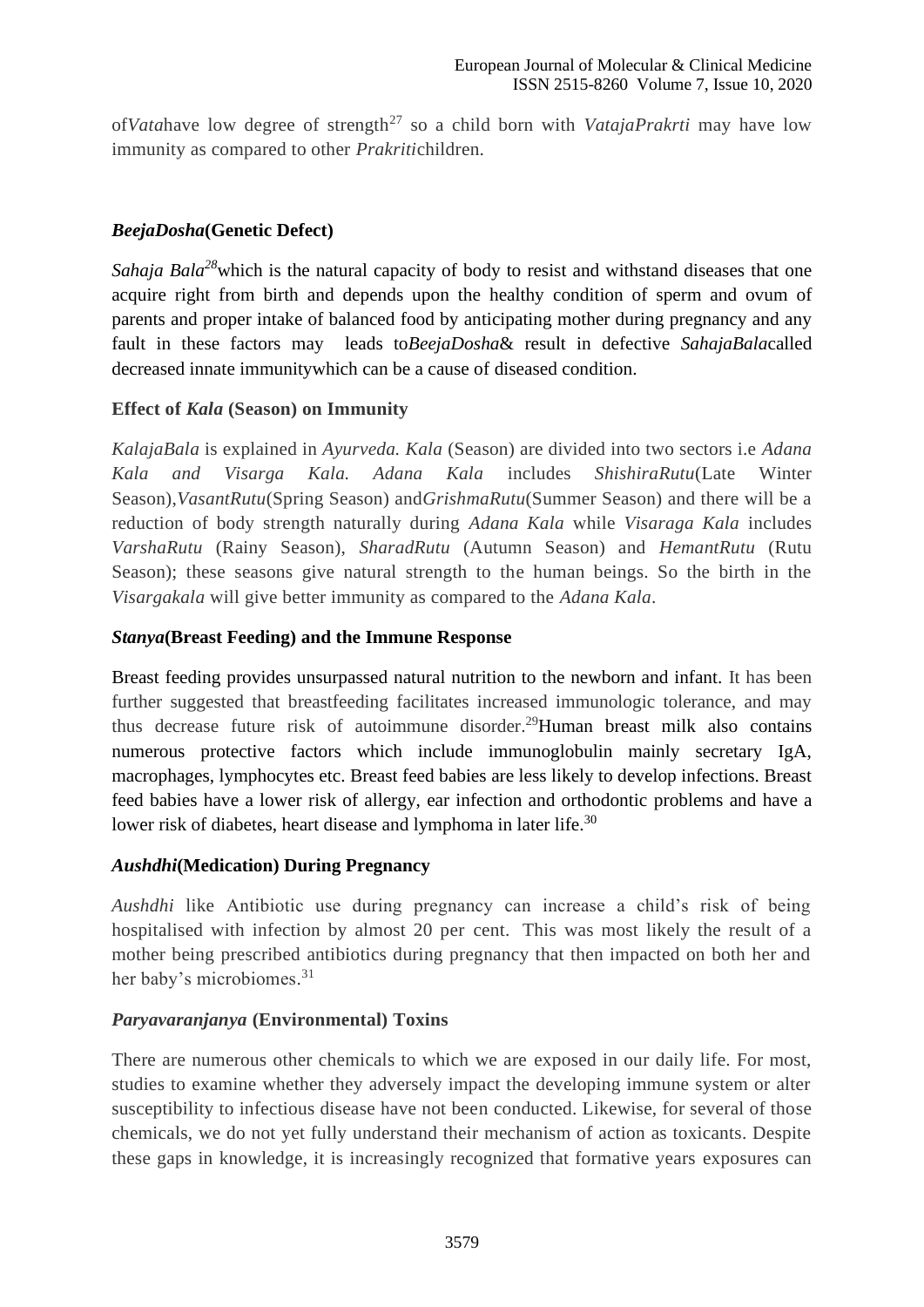have a profound impact on the developing immune system, and will thereby contribute to disease later in life. 32

### **Conclusion:**

In *AyurvedaVyadhikshamathva* interlinked with tissue nourishment, *Ojas* formation as the biological determinant of immune strength in an individual.Hence *Ayurveda* advocates for better nutrition, richer *Ojas* system, stronger *Agni* and competent microcirculation so as to possess good immune strength. *Ayurveda* considers Prakrtii.e hereditary and genetic predisposition and *Apathya*being the principal causes of illness. The modern understanding of immunity fits within the broad concept of *Vyadhikshamatva*in *Ayurveda.* According to *Charaka*, not all human beings are equally capable of *Vyadhikshamatva*. <sup>33</sup>This is due to the different nutritional status of the individuals and constitutional status or *Prakrti* also differs from individual to individual and thus the *Vyadhikshamatva.*Breastfeeding is well known to provide immune protection and prevent various diseases in the perinatal period. There are various literature for evidence of long-term benefits of breastfeeding that may influence autoimmunity. There are also other factors like antibiotics during pregnancy and environmental pollutants which may have adverse effect on immunity of children.

#### **Referencess :**

- 1. Harsh Mohan, Textbook of Pathology, 8<sup>th</sup> Edition, Jaypee Brothers Medical Publishers (P) Ltd New Delhi, 2019, Chapter 5, p130.
- 2. *CharakSamhita*of *Agnivesa*with *AyurvedDipika*Hindi commentary, by Vd. Harish Chandra Singh Kushwaha, 1st part, ChaukhambhaOrientalia, Varanasi*, Sutra Sthana,*  Chapter 28, 2016, Verse 7, p 472.
- 3. *CharakSamhita*of *Agnivesa*with *AyurvedDipika*Hindi commentary, by Vd. Harish Chandra Singh Kushwaha, 1st part, ChaukhambhaOrientalia, Varanasi*, Sutra Sthana,*  Chapter 27, 2016, Verse 342, p 463.
- 4. *CharakSamhita*of *Agnivesa*with *AyurvedDipika*Hindi commentary, by Vd. Harish Chandra Singh Kushwaha, 1st part, ChaukhambhaOrientalia, Varanasi*, SariraSthana,*  Chapter 6, 2016, Verse 13, p 831.
- 5. Nitin Ashok John, CC Chatterjee's Human Physiology. 13<sup>th</sup> Edition, CBS Publishers & Distributors Pvt Ltd, New Delhi, 2020, Chapter 19, p 128.
- 6. *CharakSamhita*of *Agnivesa*with *AyurvedDipika*Hindi commentary, by Vd. Harish Chandra Singh Kushwaha, 1st part, ChaukhambhaOrientalia, Varanasi*, Sutra Sthana,*  Chapter 30, 2016, Verse 26, p 495.
- 7. Dr. P.S. Byadgi, Parameswarappa's Textbook of AyurvediyaVikrtiVijnana&RogaVijnana, Volume I, Chaukhambha Publications, New Delhi, 2019, Chapter 3.10, p 232.
- 8. *CharakSamhita*of *Agnivesa*with *AyurvedDipika*Hindi commentary, by Vd. Harish Chandra Singh Kushwaha, 1st part, ChaukhambhaOrientalia, Varanasi*, Sutra Sthana,*  Chapter 17, 2016, Verse 117, p 278.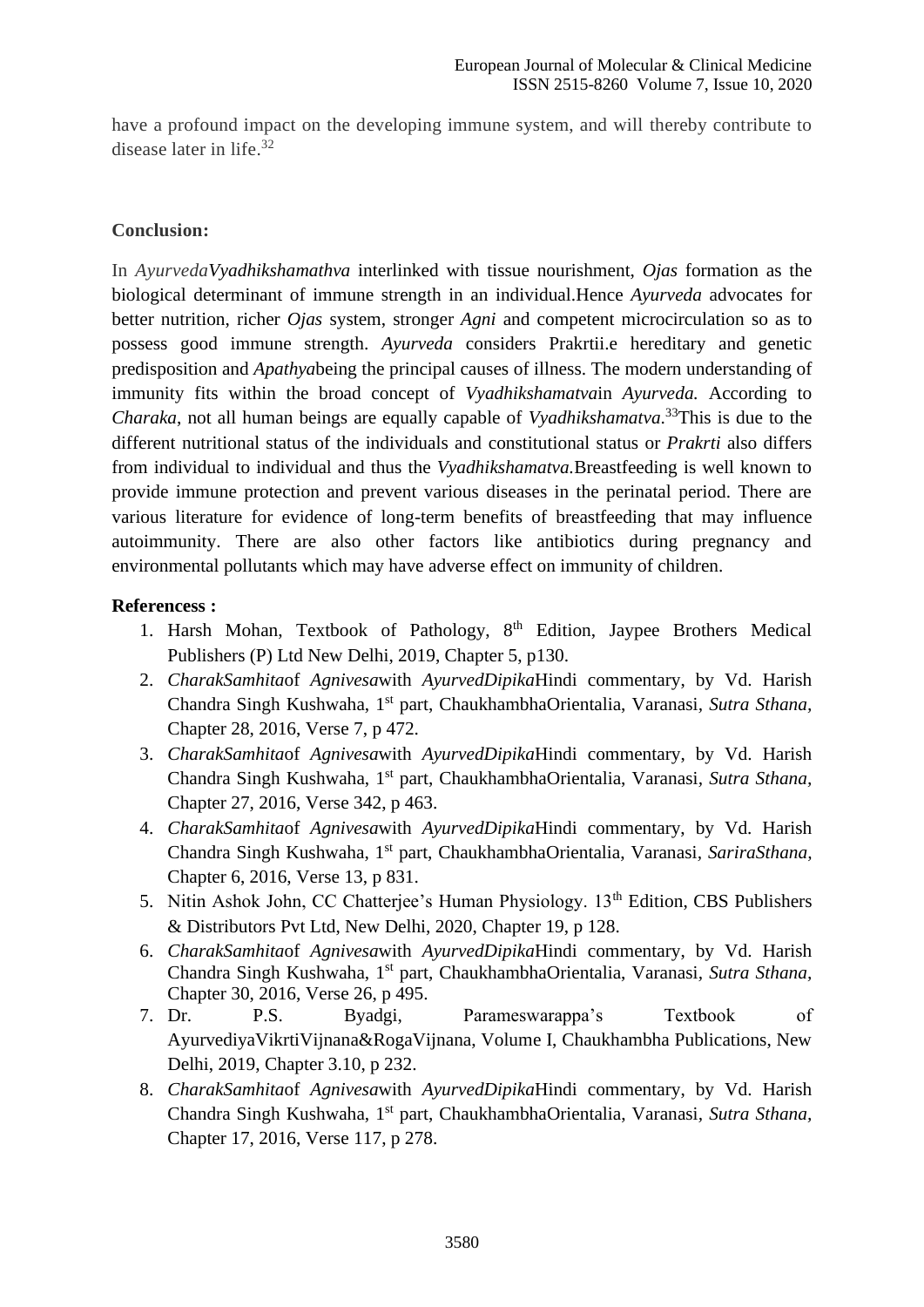- 9. *CharakSamhita*of *Agnivesa*with *AyurvedDipika*Hindi commentary, by Vd. Harish Chandra Singh Kushwaha, 1st part, ChaukhambhaOrientalia, Varanasi*, Sutra Sthana,*  Chapter 12, 2016, Verse 12, p 195.
- 10. *SushrutaSamhita*of*MaharshiSushruta*Edited with*AyurvedTattvaSandipikabyKavirajaAmbikaduttaShahstri foreword by* Dr.PranajivanaManekchanda Mehta,  $1<sup>st</sup>$  Part,  $14<sup>th</sup>$  Edition, 2003, Chaukhambha Sanskrit Sansthan, Varanasi, *Sutra Sthana,* Chapter 15, Verse 24, p 60.
- 11. *CharakSamhita*of *Agnivesa*with *AyurvedDipika*Hindi commentary, by Vd. Harish Chandra Singh Kushwaha, 2nd part, ChaukhambhaOrientalia, Varanasi*, ChikitsaSthana,* Chapter 28, 2016, Verse 167, p 104.
- 12. *SushrutaSamhita*of*MaharshiSushruta*Edited with*AyurvedTattvaSandipikabyKavirajaAmbikaduttaShahstri foreword by* Dr.PranajivanaManekchanda Mehta, 1<sup>st</sup> Part,14<sup>th</sup> Edition, 2003, Chaukhambha Sanskrit Sansthan, Varanasi, *Sutra Sthana,* Chapter 15, Verse 29, p 61.
- 13. Apurba S Sastry, Essential of Medical Microbiology,3rd Edition, Jaypee Brothers Medical Publishers, New Delhi, 2021, Chapter 18, p 208.
- 14. *CharakSamhita*of *Agnivesa*with *AyurvedDipika*Hindi commentary, by Vd. Harish Chandra Singh Kushwaha, 1st part, ChaukhambhaOrientalia, Varanasi*, Sutra Sthana,*  Chapter 11, 2016, Verse 35, p 171.
- 15. *CharakSamhita*of *Agnivesa*with *AyurvedDipika*Hindi commentary, by Vd. Harish Chandra Singh Kushwaha, 1st part, ChaukhambhaOrientalia, Varanasi*, Sutra Sthana,*  Chapter 5, 2016, Verse 8, p 74.
- 16. *CharakSamhita*of *Agnivesa*with *AyurvedDipika*Hindi commentary, by Vd. Harish Chandra Singh Kushwaha, 2nd part, ChaukhambhaOrientalia, Varanasi*, ChikitsaSthana,* Chapter 30, 2016, Verse 239, p830.
- 17. *CharakSamhita*of *Agnivesa*with *AyurvedDipika*Hindi commentary, by Vd. Harish Chandra Singh Kushwaha, 2nd part, ChaukhambhaOrientalia, Varanasi*, ChikitsaSthana,* Chapter 30, 2016, Verse 241-42, p830.
- 18. *CharakSamhita*of *Agnivesa*with *AyurvedDipika*Hindi commentary, by Vd. Harish Chandra Singh Kushwaha, 2nd part, ChaukhambhaOrientalia, Varanasi*, ChikitsaSthana,* Chapter 30, 2016, Verse 245, p831.
- 19. *CharakSamhita*of *Agnivesa*with *AyurvedDipika*Hindi commentary, by Vd. Harish Chandra Singh Kushwaha, 2nd part, ChaukhambhaOrientalia, Varanasi*, ChikitsaSthana,* Chapter 30, 2016, Verse 247-50, p831.
- 20. Harrison's Principles of Internal Medicine, 14<sup>th</sup> Edition, Volume I, McGraw-Hill, 1998, Chapter 74, p.453.
- 21. *CharakSamhita*of *Agnivesa*with *AyurvedDipika*Hindi commentary, by Vd. Harish Chandra Singh Kushwaha, 1nd part, ChaukhambhaOrientalia, Varanasi*, Sutra Sthana,*  Chapter 21, 2016, Verse 51, p317.
- 22. *CharakSamhita*of *Agnivesa*with *AyurvedDipika*Hindi commentary, by Vd. Harish Chandra Singh Kushwaha, 1nd part, ChaukhambhaOrientalia, Varanasi*, Sutra Sthana,*  Chapter 21, 2016, Verse 36-38, p314.
- 23. *AstangaHridayam*of *Srimadavagbhata*with Nirmala Hindi commentary by Dr.BrahmanandTripathi, Reprinted 2019, Chaukhamba Sanskrit Pratishthan, Delhi, *Sutra Sthana, DoshopkramniyaAdhyaya,* Verse 25, p 188.